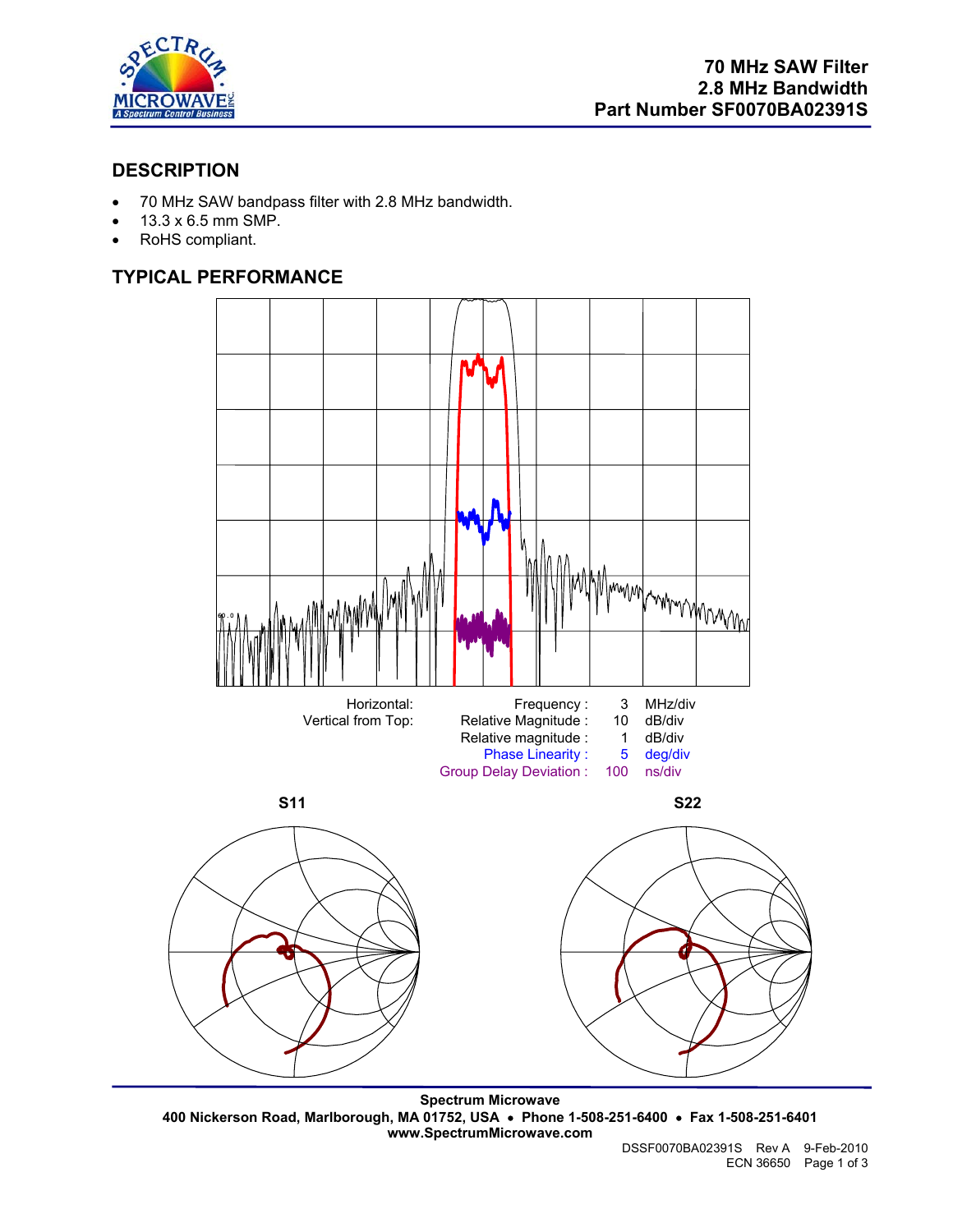

## **SPECIFICATION**

| Parameter                                | Min   | <b>Typ</b> | <b>Max</b> | <b>Units</b>    |
|------------------------------------------|-------|------------|------------|-----------------|
| Center Frequency $(F_C)^T$               |       | 70         |            | <b>MHz</b>      |
| <b>Minimum Insertion Loss</b>            |       | 20.6       | 22         | dВ              |
| Lower 1 dB Band Edge                     |       | 68.23      | 68.60      | <b>MHz</b>      |
| Upper 1 dB Band Edge                     | 71.40 | 71.77      |            | <b>MHz</b>      |
| Lower 3 dB Band Edge                     |       | 68.03      | 68.20      | <b>MHz</b>      |
| Upper 3 dB Band Edge                     | 71.80 | 71.98      |            | <b>MHz</b>      |
| Lower 40 dB Band Edge                    | 67.00 | 67.18      |            | <b>MHz</b>      |
| Upper 40 dB Band Edge                    |       | 72.86      | 73.00      | <b>MHz</b>      |
| Amplitude Variation (68.6 to 71.4 MHz)   |       | 0.6        |            | dB p-p          |
| Phase Linearity (68.6 to 71.4 MHz)       |       | 3          | 6          | deg p-p         |
| Group Delay Variation (68.6 to 71.4 MHz) |       | 75         | 150        | ns p-p          |
| Absolute Delay                           |       | 1.66       |            | <b>us</b>       |
| Rejection (10 to 30 MHz)                 | 50    | 55         |            | dB              |
| Rejection (30 to 50 MHz)                 | 44    | 50         |            | dB              |
| Rejection (90 to 110 MHz)                | 40    | 55         |            | dB              |
| Rejection (110 to 200 MHz)               | 50    | 55         |            | dB              |
| Source and Load Impedance                |       | 50         |            | Ω               |
| <b>Ambient Temperature</b>               |       | 25         |            | $\rm ^{\circ}C$ |

Notes: 1. In production, devices will be tested to a guardbanded specification at room temperature. This will ensure compliance over temperature.

2. All dB levels are measured relative to the insertion loss.

## **MAXIMUM RATINGS**

| Parameter                          |     | Max |     |
|------------------------------------|-----|-----|-----|
| Storage Temperature Range          | -40 | 85  |     |
| <b>Operating Temperature Range</b> |     |     |     |
| Input Power Level                  |     |     | dBm |

### **MATCHING CIRCUIT**



Notes:

1. Recommend use of 2% tolerance matching components.

2. Component values shown are for guidance only and may change depending on board layout.

**Spectrum Microwave 400 Nickerson Road, Marlborough, MA 01752, USA** • **Phone 1-508-251-6400** • **Fax 1-508-251-6401 www.SpectrumMicrowave.com**